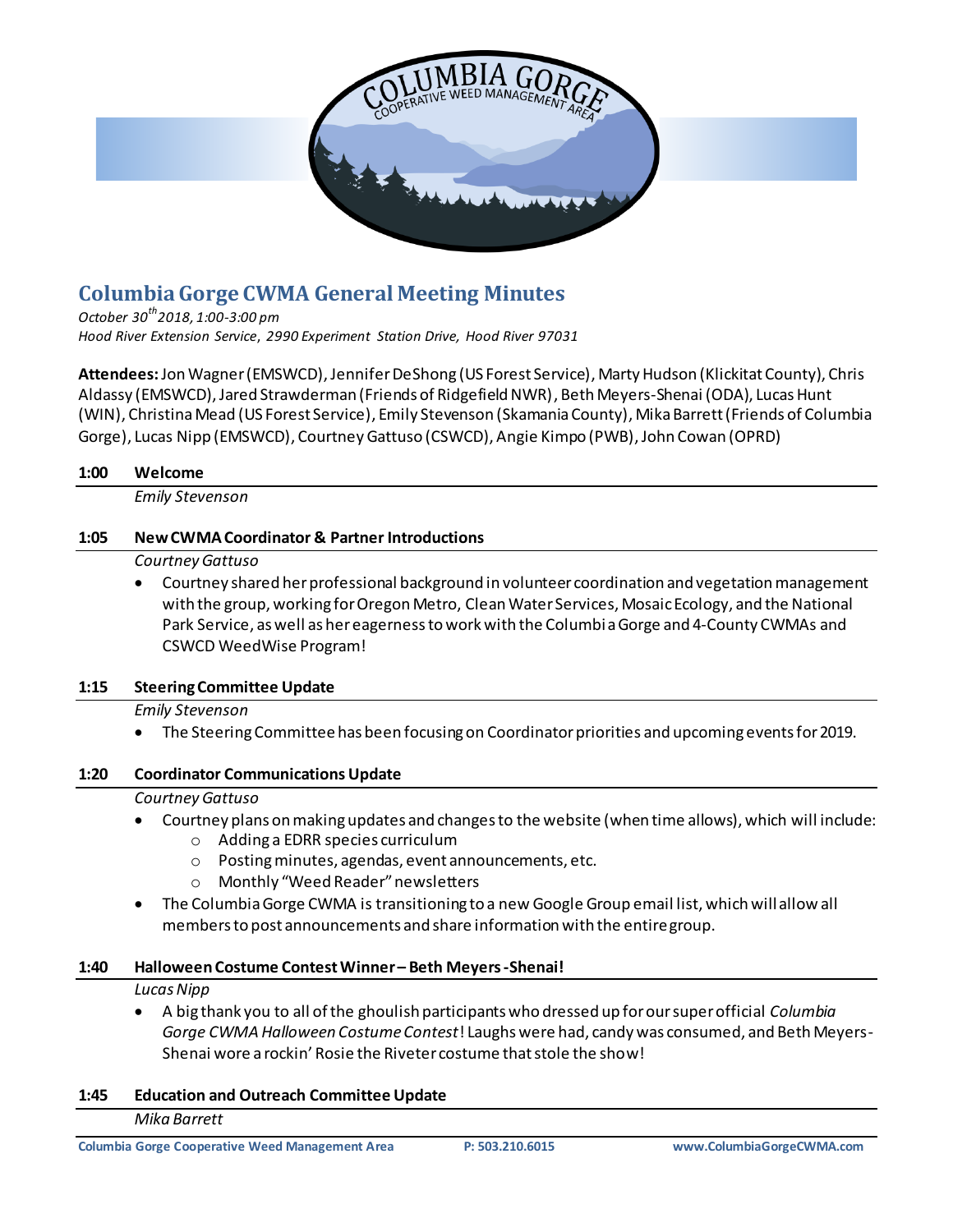#### **Stop the Invasion Training**

o Will be held on Thursday, **April 4th 2019** and consist of two sessions over a full day to target more agency and organization attendees.

#### **Invasive Species and Exotic Pest Workshop**

- o Will be held on Thursday, **February 28th 2019 –** *save the date!*
- o Possible topics:
	- Sven-Erik Spichiger –Spotted lanternfly
	- Kaci Buhl Pest research updates & laundry research
	- Weed ID Interactive Quiz (KAHOOT!)
	- Poster Session

#### **Boot Brush Kickoff**

- o Typically on Earth Day weekend, butthis yearit falls on Easter weekend.
- o Instead, the event will be held on **March 23rd and March 24th 2019.**

#### **Field Day**

o The group shared interest in hosting the 2019 Field Day in the Columbia Gorge Burn Zone, having it on a weekday to avoid crowds. Tentative date of Tuesday, **May 28th 2019.**

#### **2:10 Financial Update**

#### *Sam Leininger*

- Call for fundraising requests for Columbia Gorge CWMA
	- $\circ$  Contact Sam if you have available resources to help contribute to our Columbia Gorge CWMA!
	- $\circ$  Keep an eye out for the Columbia Gorge CWMA Annual Report to show our accomplishments from our supporting partners.

#### **2:15 Partner Updates**

#### **Lucas Hunt (Western Invasives Network)**

- o Lucas will plan on making quarterly newsletters showcasing regional CWMA information.
- o At the end of next year, CWMA MOUs will come to an end.
- $\circ$  Lucas will discuss with his steering committee about the importance of MOUs and utilizing them as tools
- **Emily Stevenson (Skamania County)**
	- $\circ$  Emily shares her observations of garlic mustard in Skamania County. Seedlings are flowering and setting seed prematurely! Observations show that garlic mustard is coming back with vigor in hand-removed areas.
	- $\circ$  Suggests controlling for butterfly bush while conducting knotweed treatment, or else it will come back roaring!

#### **Lucas Nipp (East Multnomah SWCD)**

- o Lucas has been doing a ton of work at EMSWCD's Headwaters Farm, and has been applying thistle rust, a biocontrol, to thistles at the farm.
- **Sam Leininger(Clackamas SWCD)**
	- $\circ$  The WeedWise program has been wrapping up Japanese knotweed treatment season.
	- $\circ$  After a 3 year lull, CSWCD and other partners are rebooting the Sandy Basin Vegetation Restoration Coalition!

#### **Jon Wagner (East Multnomah SWCD)**

- $\circ$  Finishing up knotweed treatments for the year, showing that glyphosate application is effective.
- o Garlic mustard fall spray treatments have been successful!
- **John Cowan (Oregon Parks and Recreation Department)**